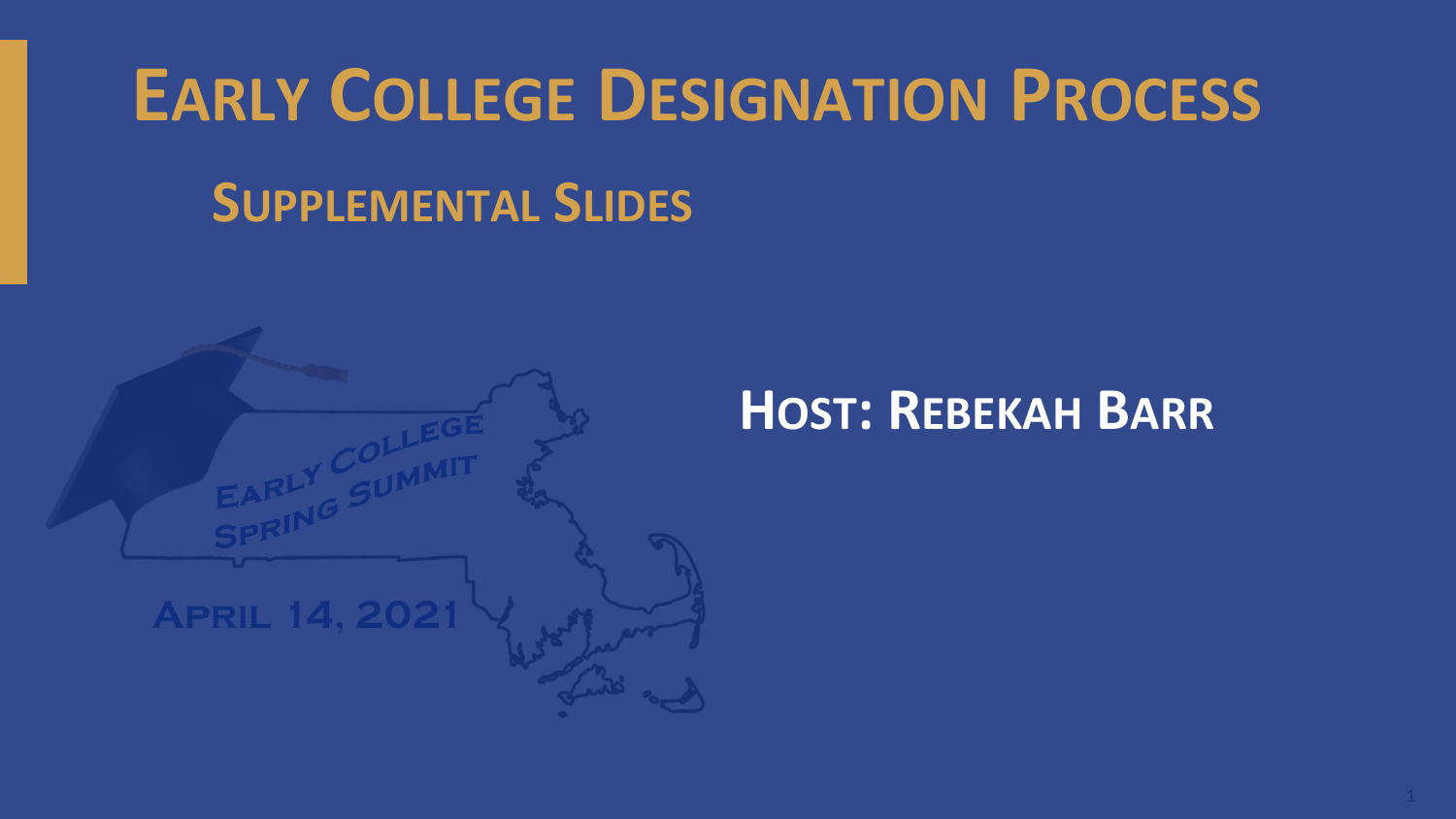#### Guiding Principle 1 – Equitable Access

*Designated programs should prioritize students underrepresented in post-secondary education enrollment and completion. To facilitate this, programs should be structured to eliminate barriers to student participation in early college programs and should affirmatively and actively recruit students. Design might therefore include, but not be limited to, tuition-free participation, open enrollment without regard to prior academic performance, student supports to promote success, scalability, multiple entry points for students, and student supports to prepare students for entry into the program.*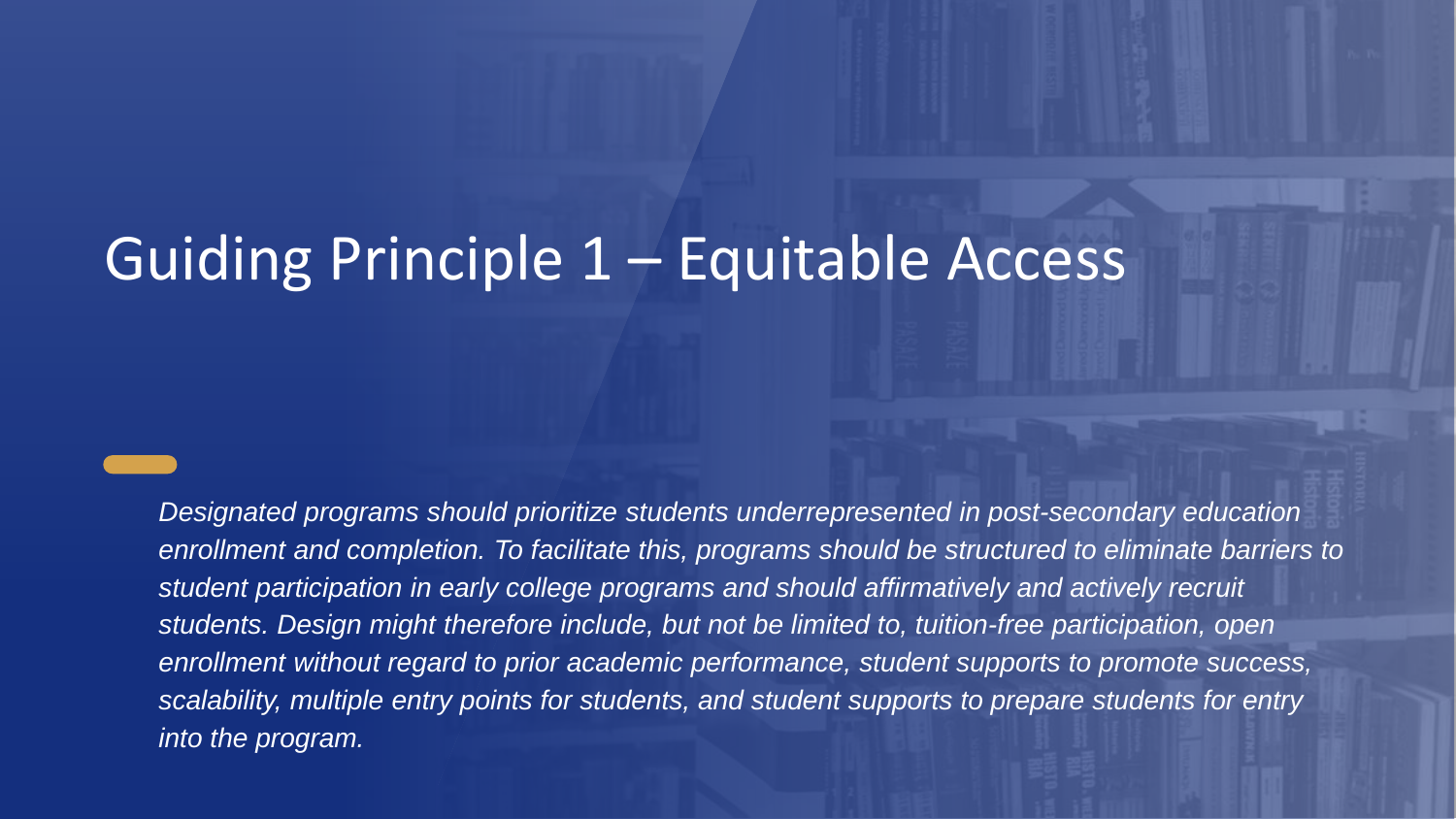#### Guiding Principle 1 – Equitable Access

■ Students should not be excluded from participation based on prior or current GPA, test scores, or placement scores

 $G$ uiding Principle 1: Equitable  $P$ rinciple 1: Equitable Access  $P$ rinciple 1: Equitable Access  $P$ 

- **Enrollments should not rely solely on teacher recommendations** or other highly subjective processes. Whenever possible, students should not be excluded based on prior disciplinary records.
- "Open enrollment" is not enough. Programs should demonstrate prioritized outreach, recruitment, and enrollment of populations underrepresented in higher education
- At full scale, programs should be able to financially sustain program, broaden access to populations underrepresented in higher education, and cultivate a college-going culture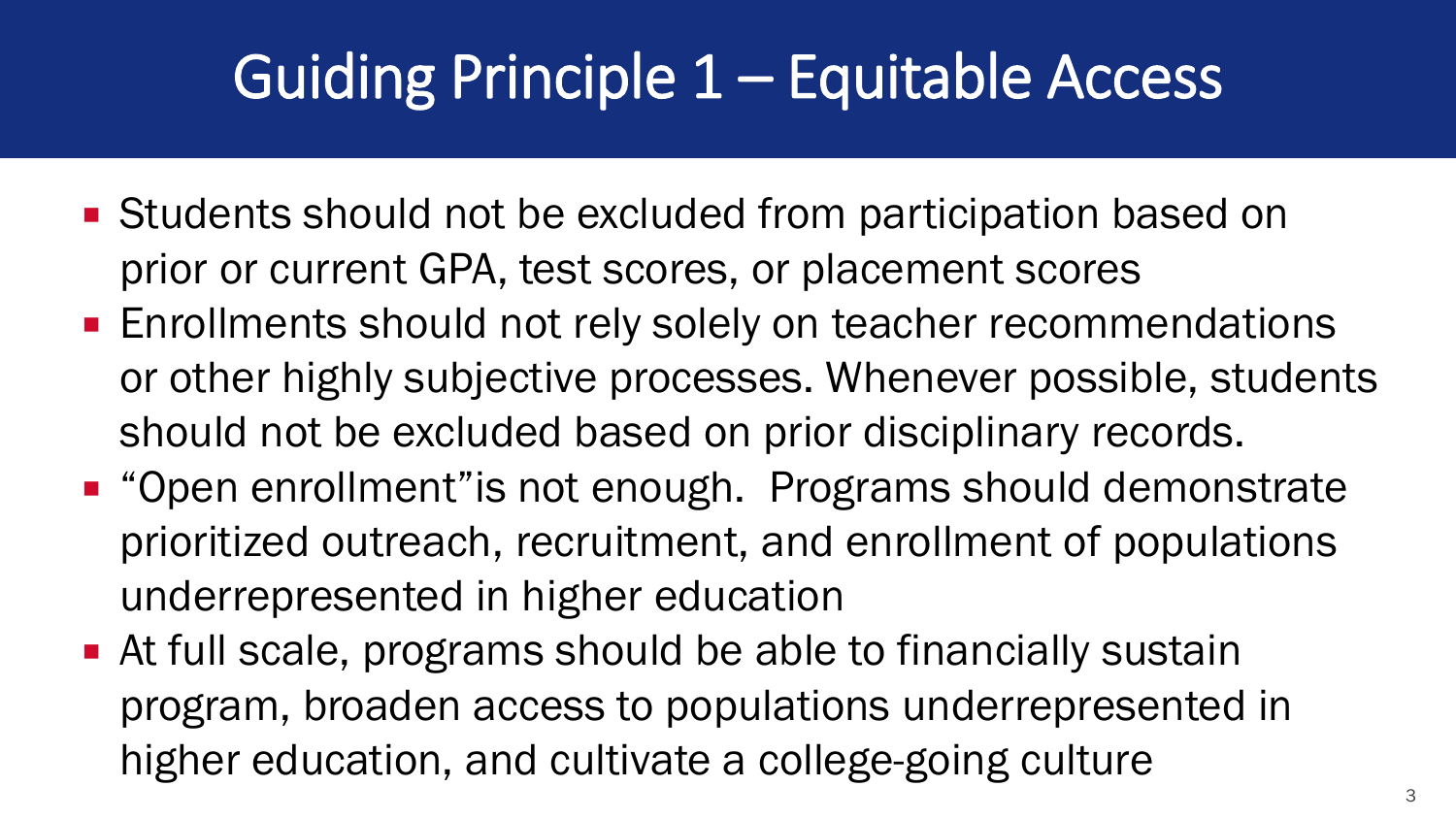### Guiding Principle 2 – Guided Academic Pathways

*Designated programs should be structured around clear and detailed student academic pathways from secondary and post-secondary education with regard to coursework, sequencing, and experiences beyond the classroom…students should be expected to complete at least twelve college credits that count towards a postsecondary credential…Students should also be exposed to the authentic experience and academic rigor of postsecondary education…Further, programs should prioritize allowing students to take courses on college and university campuses where possible, and otherwise offer experiences intended to acculturate students to the post-secondary experience.*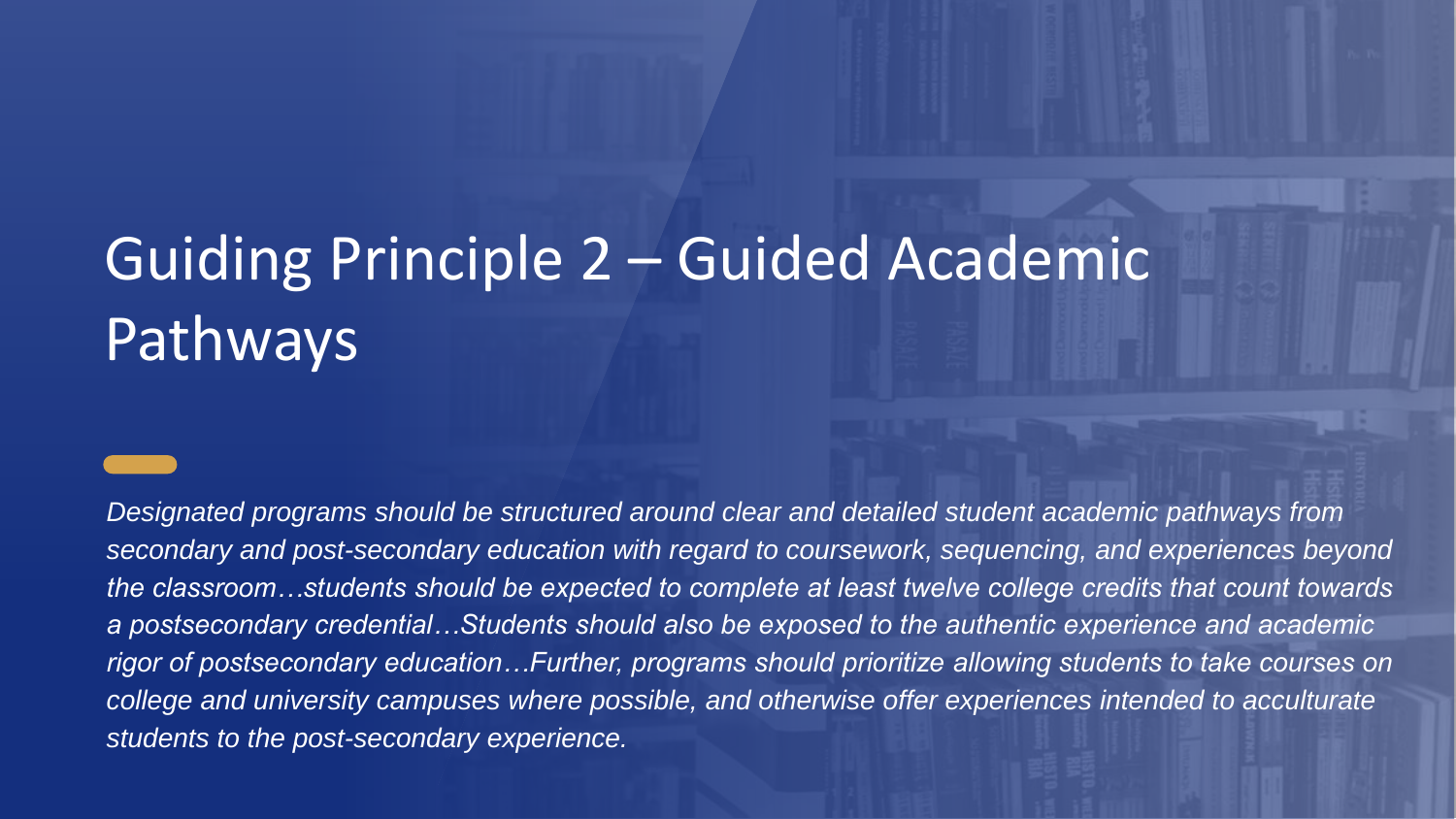### Sample Early College Student Journey



| 9 <sup>th</sup> grade, student<br>exposed to EC<br>pathway option.<br>Student<br>participates in<br>college and<br>career<br>exploratory<br>course/unit but<br>hasn't committed<br>to program. | In 9 <sup>th</sup> grade, student has<br>applied and committed<br>to the EC program by<br>spring                                                                                             | In 10 <sup>th</sup> grade, student has applied and<br>committed to the EC program. Students who<br>commit after March should start to be<br>reported in October SIMS. | In 11 <sup>th</sup> grade, student<br>is participating in EC<br>program and taking<br>college credits and<br>participating in | In $12th$ grade,<br>student is<br>participating in EC<br>program and taking<br>college credits and                                            |
|------------------------------------------------------------------------------------------------------------------------------------------------------------------------------------------------|----------------------------------------------------------------------------------------------------------------------------------------------------------------------------------------------|-----------------------------------------------------------------------------------------------------------------------------------------------------------------------|-------------------------------------------------------------------------------------------------------------------------------|-----------------------------------------------------------------------------------------------------------------------------------------------|
|                                                                                                                                                                                                | Student has begun on ramping activities/prep for college coursework.<br>Student may also begin taking college coursework.<br>*May need to complete course registration paperwork for the IHE |                                                                                                                                                                       | career awareness or<br>immersion activities.                                                                                  | participating in<br>career awareness or<br>immersion activities.<br>Preferably, the<br>college courses are<br>taken at the college<br>campus. |



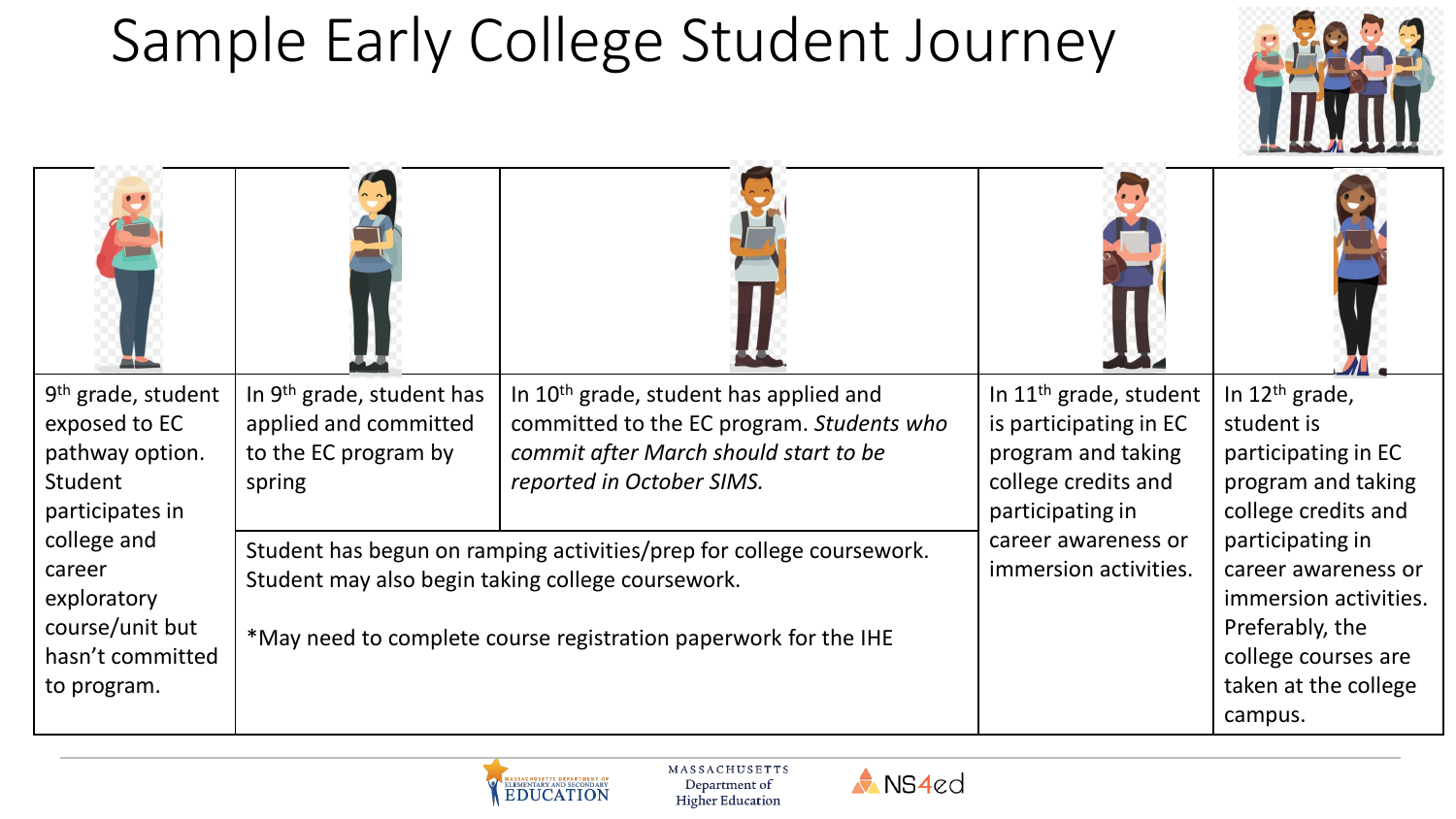### Guiding Principle 2 – Guided Academic Pathways

- Admissions and enrollment: Program applications or commitment forms should precede any application to the college level courses
- Students should be able to have a clear understanding of their early college pathway and be able to self-identify as an "Early College" student
- When possible, EC students should take courses on the college campus, especially by their senior year. This allows students to experience as much of the college environment as possible.
- Early College credits should be transferable and generally centered around general education requirements- they should satisfy both MassTransfer and MassCore requirements
- EC student schedules must demonstrate a cohesive experience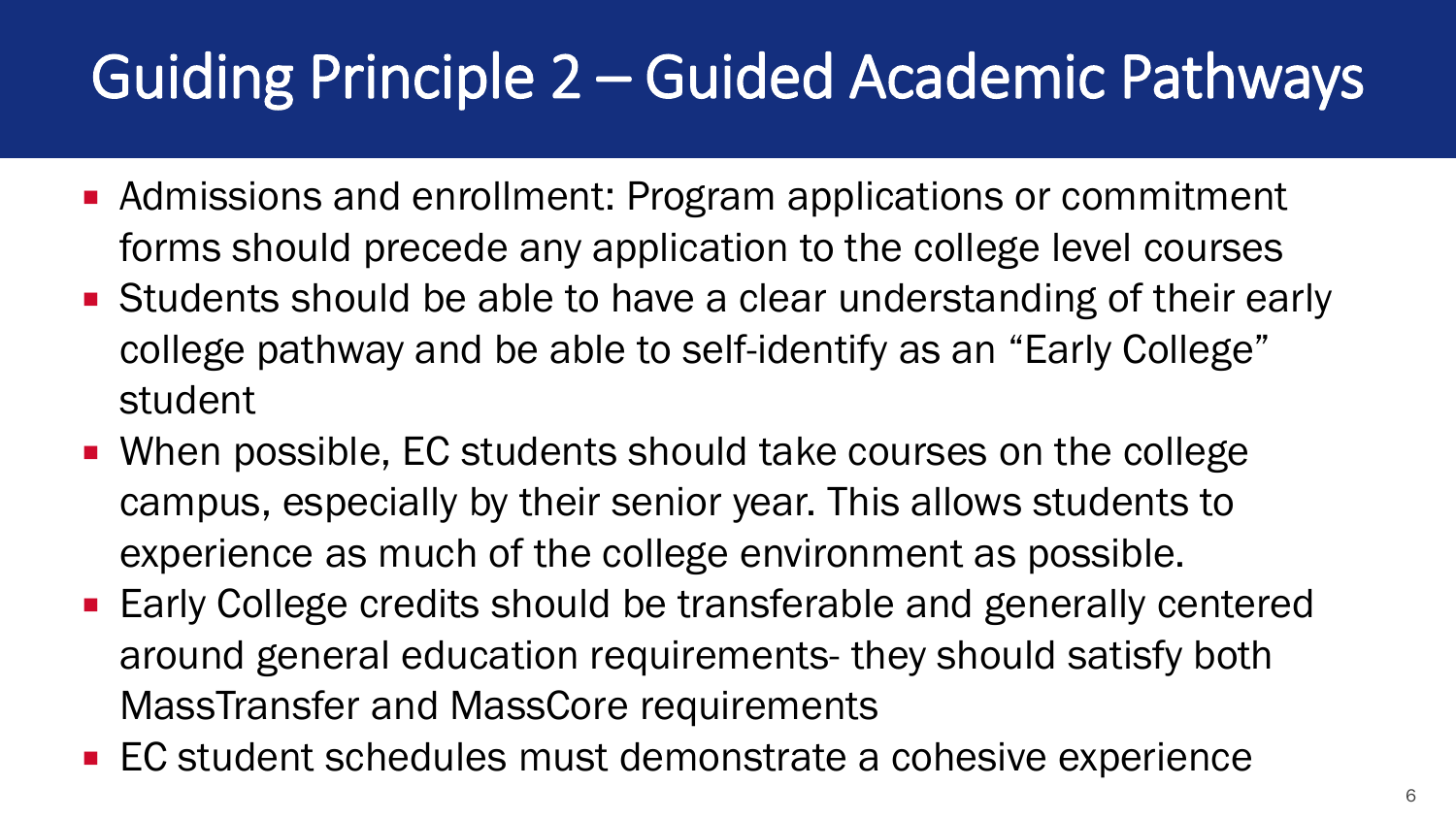### Guiding Principle 3 – Enhanced Student Support

*Designated programs should incorporate sufficient wraparound services to promote academic success and completion, taking into consideration the needs of diverse populations of students.*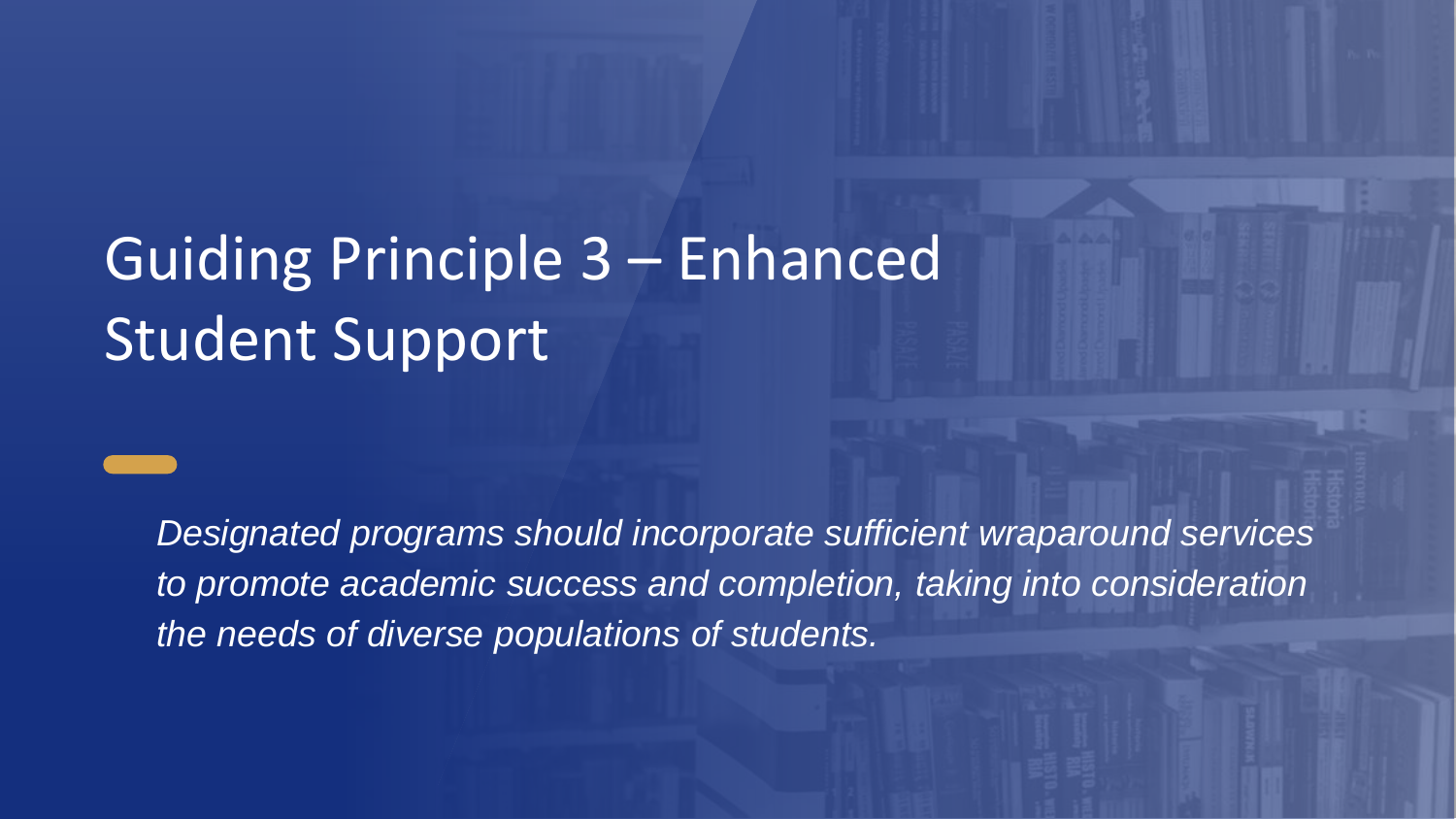### Guiding Principle 3 – Enhanced Student Support

- **Programs should use multiple measures to assess a students'** readiness for course taking (moving away from strictly using Accuplacer scores)
- **Programs should provide college application assistance, financial aid** counseling, college and career advising, etc. (calendar of activities to be submitted)
- Academic and non-academic supports for students should be provided both at the high school and college and built into the school day
- **Programs should consider practices such as peer mentoring, tutoring,** advisory sessions, sessions on college advising and guidance, structured academic support through co-taught classes or companion courses should be used.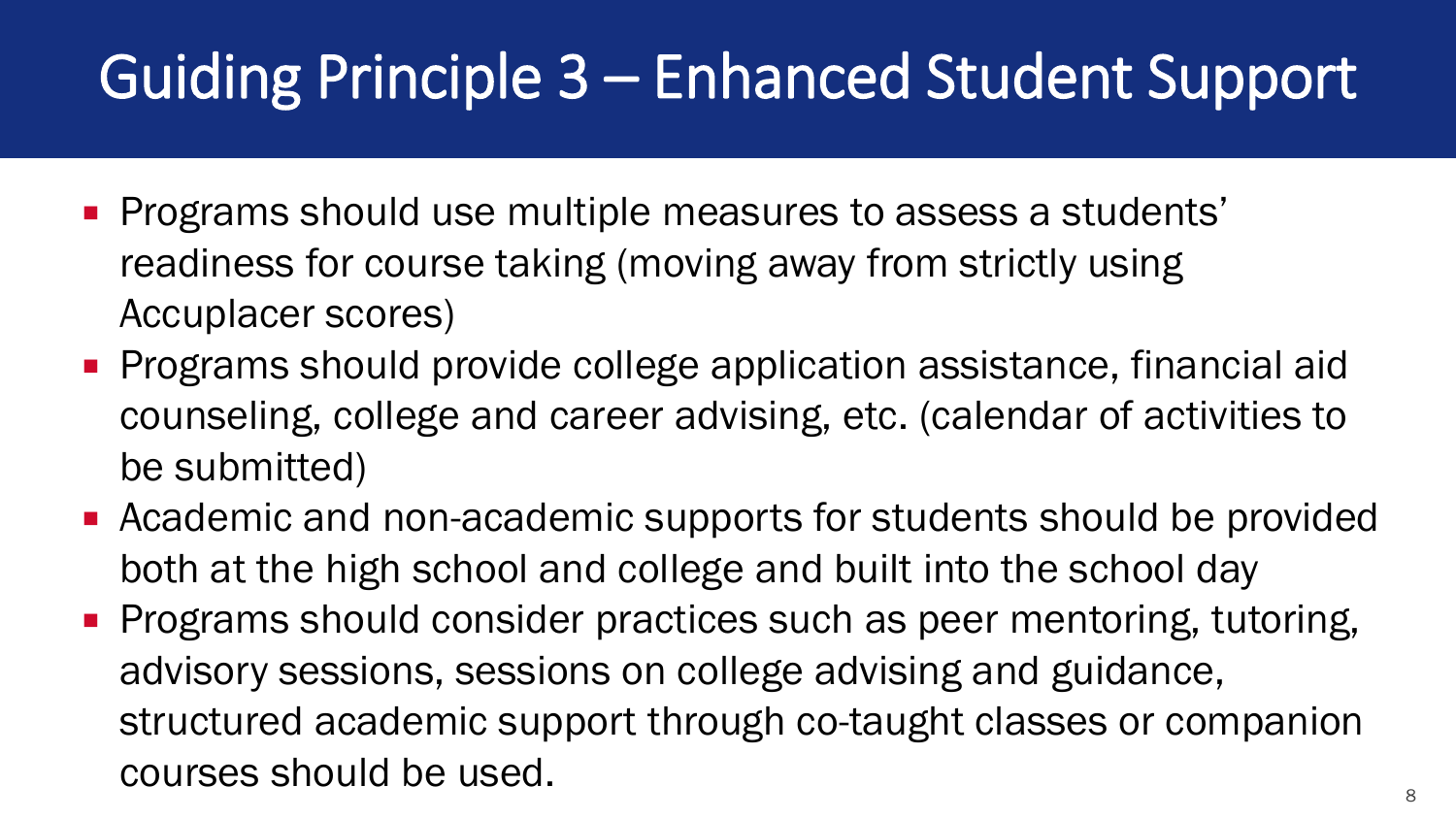#### Guiding Principle 4 – Connections to **Careers**

*Designated programs should expose students to a variety of career opportunities including greater depth in careers relevant to their selected pathway, for example, by providing opportunities for targeted workforce and career skills development, career counseling, and elements of experiential and workplace learning.*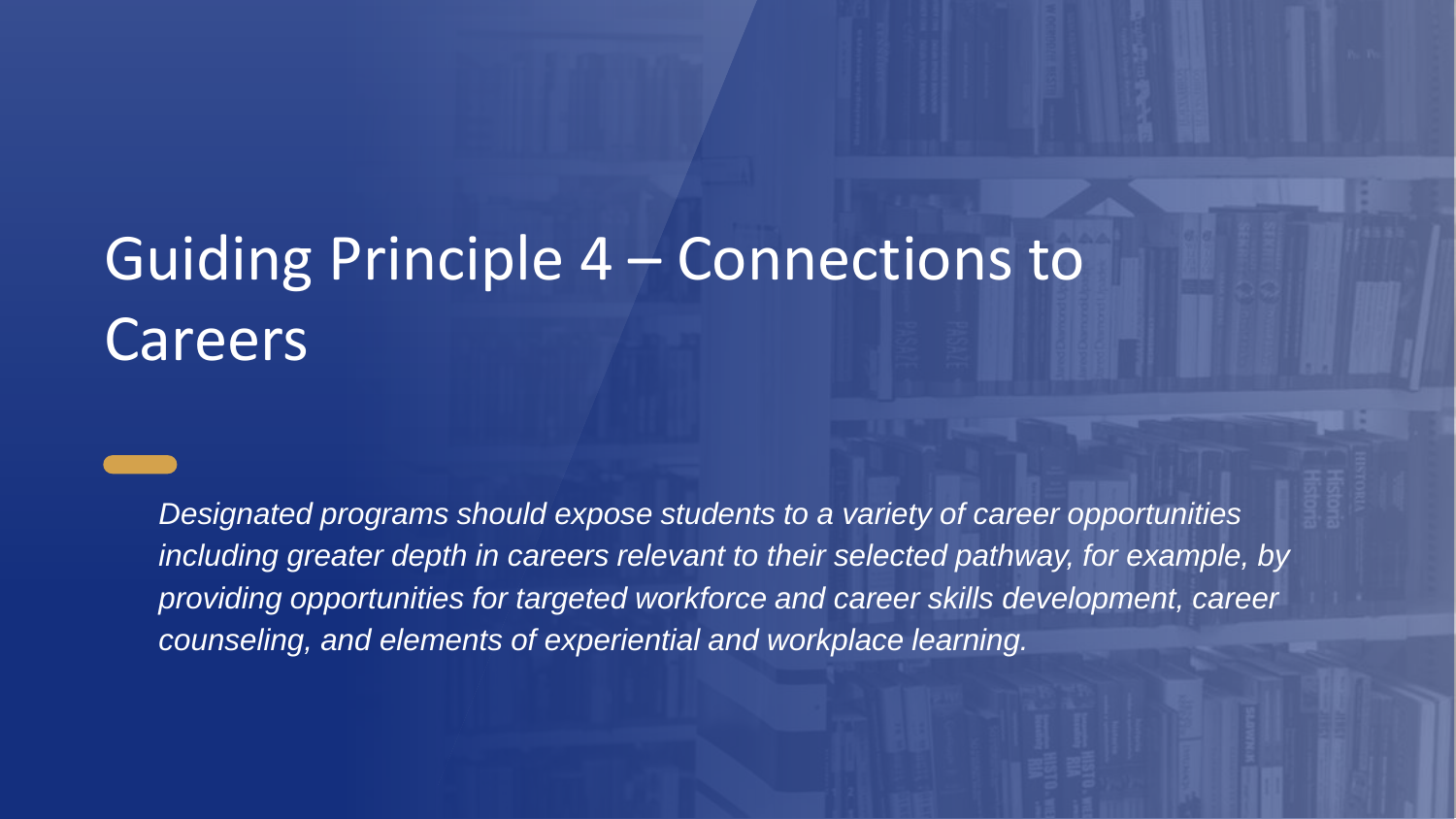#### Guiding Principle 4 – Connections to Careers

**NyCAP should be employed for student planning** 

 $G$ uiding Principle 1: Equitable  $P$ rinciple 1: Equitable Access  $P$ rinciple 1: Equitable Access  $P$ 

- Both partners should provide career exploration, awareness, and immersion activities, proposed by grade level, that consider labor market information
- When possible, career development education activities, plan should include business or employer partners to demonstrate commitment of community businesses and other partners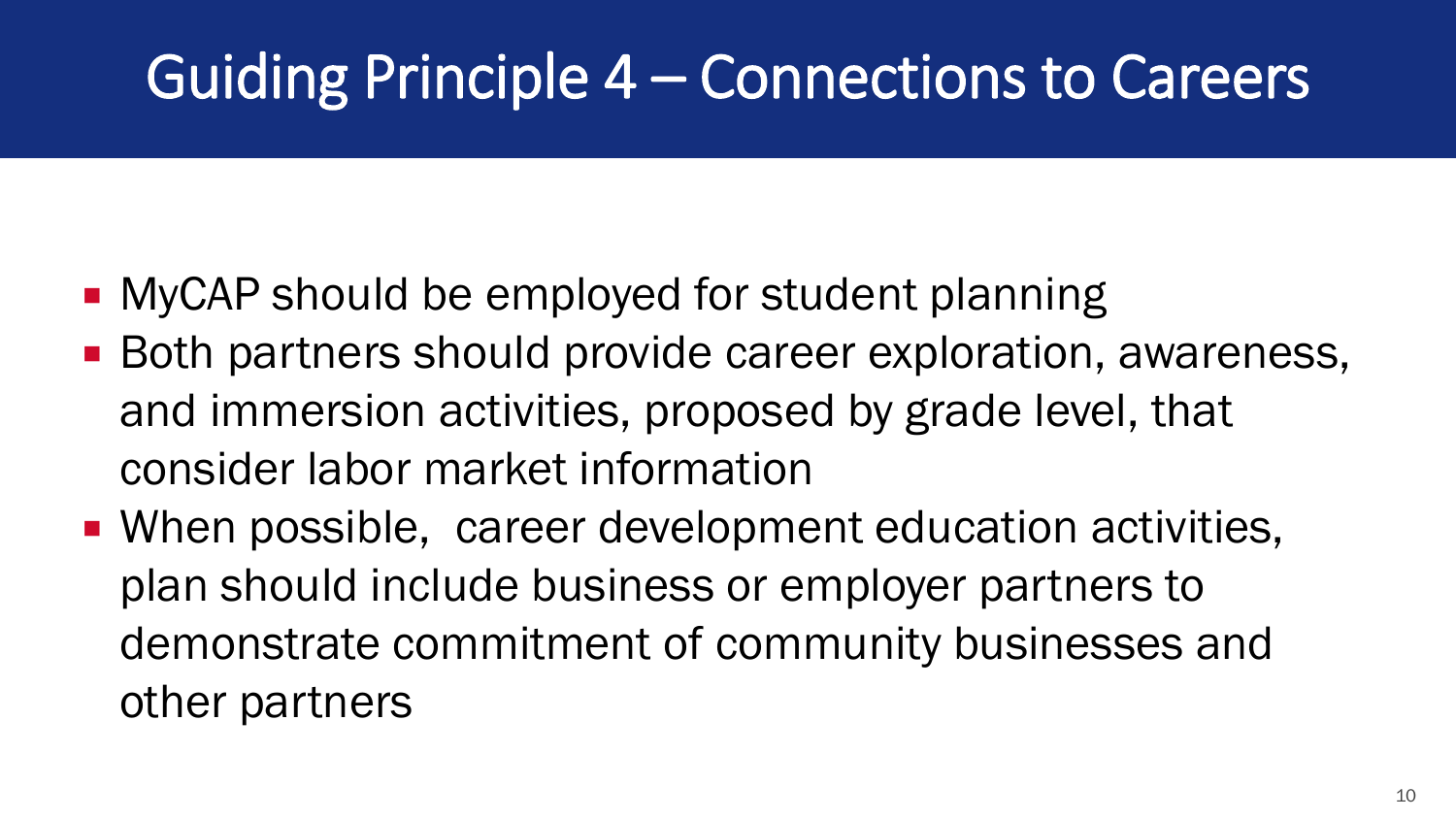#### Guiding Principle 5 – Effective **Partnerships**

*Designated programs should be a partnership between at least one institution of higher education and one public secondary school and/or district and may include one or more employers. Partnerships should present evidence that the program is consistent with collective bargaining agreements and memoranda of understanding detailing the nature of governance, budget, sustainability, scheduling, respective responsibilities, and performance measures. Programs should be sufficient in size to capture economies of scale goals and to ensure long-term sustainability.*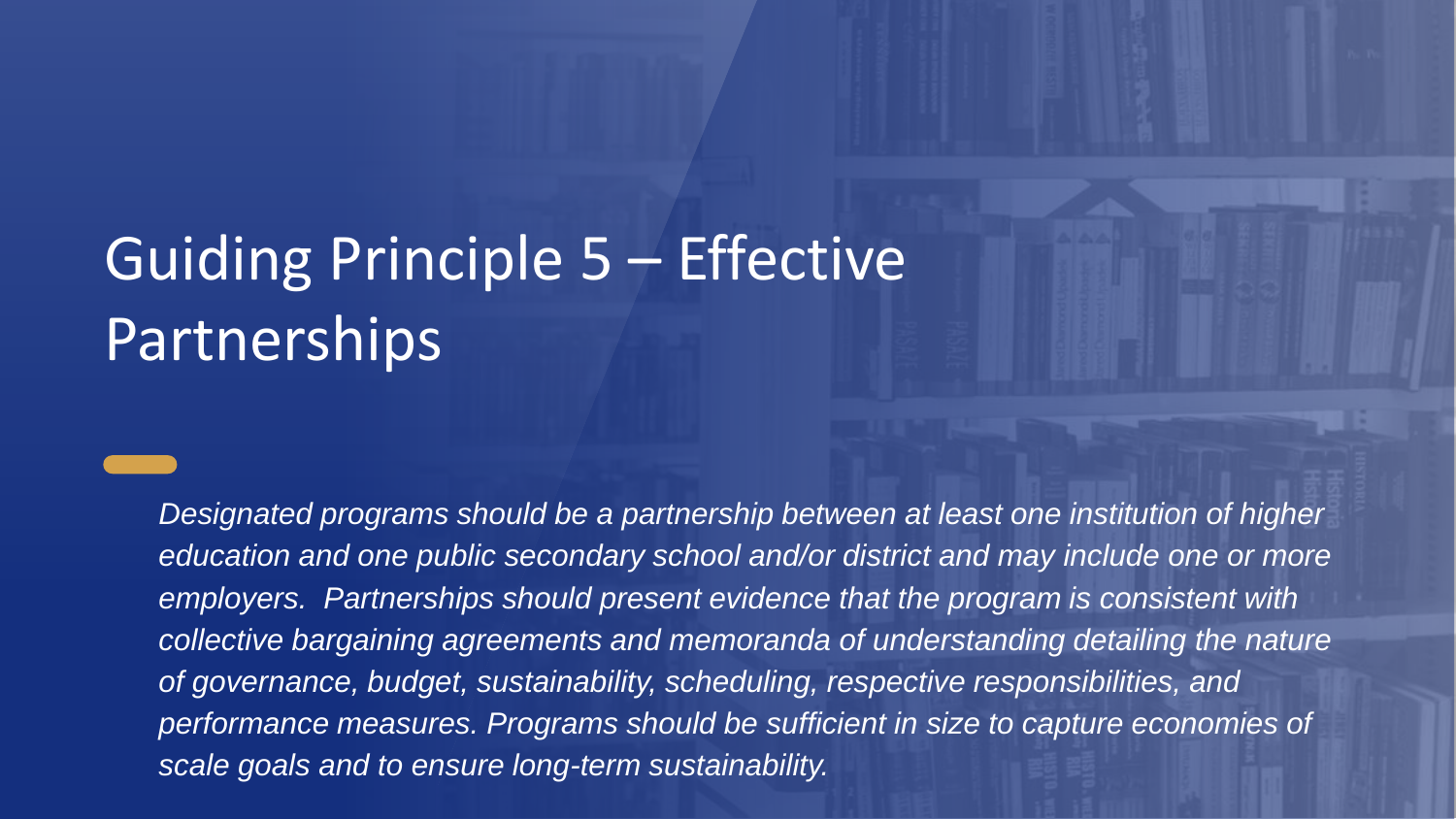### Guiding Principle 5 – Effective Partnerships

■ Partnership will need to submit an extensive MOU

 $G$ uiding Principle 1: Equitable  $P$ rinciple 1: Equitable Access  $P$ rinciple 1: Equitable Access  $P$ 

- Partners should commit to regularly scheduled partnership meetings
- There should be coordination of partner planning such as curriculum alignment teams
- **Partnership should regularly review data for continuous** improvement
- There should be an agreed fiscal budget partners should identify responsibilities and resource requirements